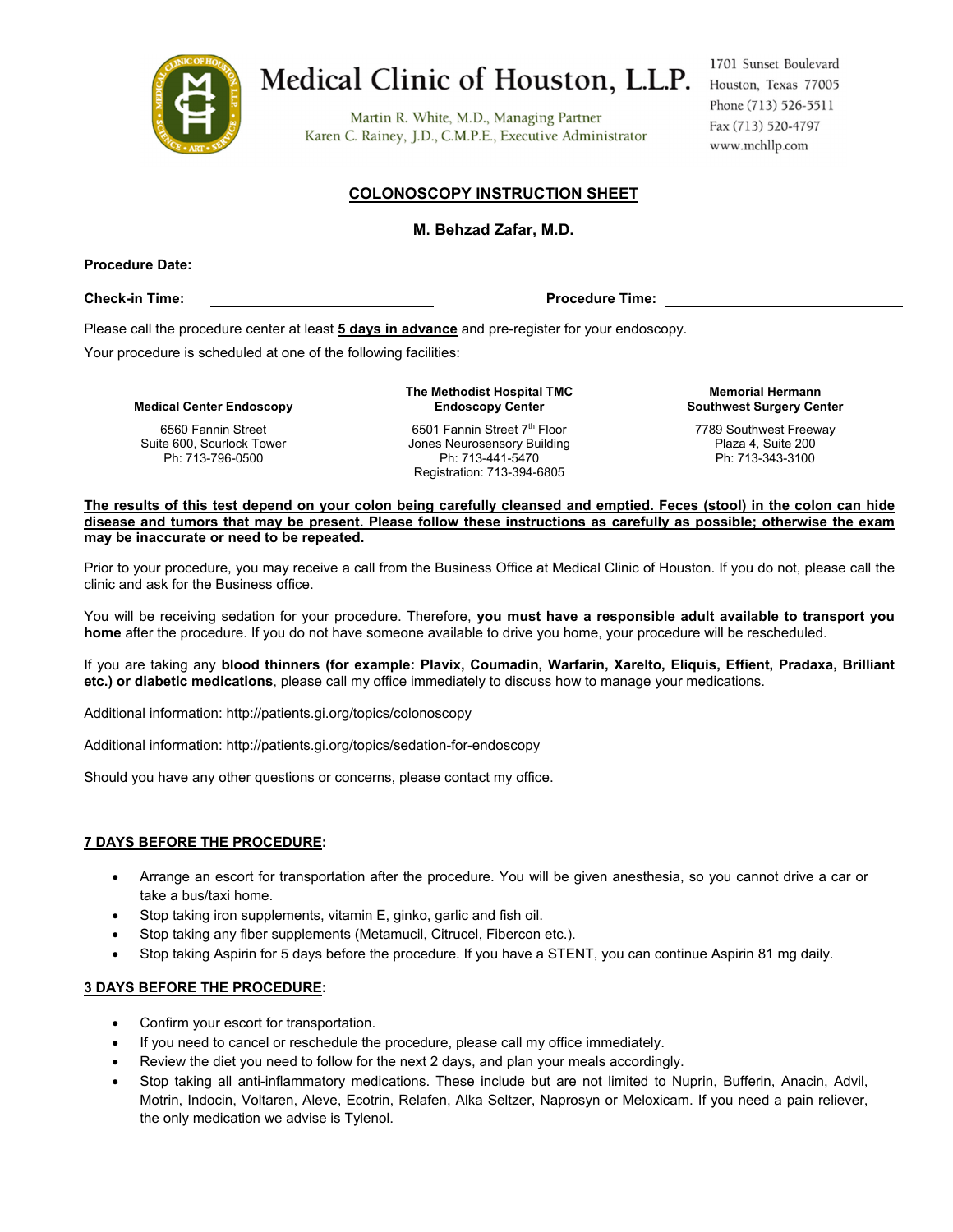#### **2 DAYS BEFORE THE PROCEDURE:**

- Drink at least 8 glasses of water throughout the day.
- Stop eating seeds, popcorn, nuts and whole grains.
- Start a low residue diet. **Allowed:** soup, fish, chicken, eggs, white rice, white bread, crackers, plain yogurt, pasta, potato with no skin, gelatin, broth, bouillon, all liquids. **Avoid:** fresh/dried fruit, raw vegetables or those with seeds, corn, whole grain bread, raisins, cloves, any other meat besides what is listed above.

#### **24 HOURS BEFORE THE PROCEDURE: START A CLEAR LIQUID DIET.**

**If your procedure is in the morning**: start the clear liquid diet a whole day before the procedure.

**If your procedure is in the afternoon**: start the clear liquid diet on the afternoon before. So you may have a light breakfast (toast & coffee) on the morning before the procedure date.

If you put a liquid in a clear glass, and you can see through it, it is probably safe to drink. A clear liquid diet can include:

- Apple, white grape and white cranberry juices.
- Clear beef or chicken broths, without solid pieces of food in it.
- Tea or coffee without milk.
- Clear sodas, Gatorade, Kool-Aid (no red colors).
- Popsicles, various Jello flavors (no red colors).

Avoid:

- Red and purple coloring in any of the beverages that you drink.
- Juices with pulp.
- Milk, cream, ice cream and all solid foods.

**EVENING BEFORE THE COLONOSCOPY: Start the laxative bowel prep. Follow the detailed instructions on the attached sheet (Suprep, Prepopik, Moviprep etc.).** 

- **The prep will consist of two separate doses.**
- **Drink the first dose around 6 pm on the evening before the colonoscopy.**
- **Drink the second dose 8 hours before the scheduled procedure time.**

#### **THE DAY OF YOUR PROCEDURE:**

- *Do not eat or drink anything, including water, with the exception of your laxative prep.*
- You must be on an empty stomach for at least 8 hours before the procedure; otherwise we may have to reschedule the procedure.
- You may take important medications (like heart or blood pressure meds etc.) with a small sip of water on the morning of your procedure. If you procedure is scheduled early (before 10 am), you may want to wait until after the procedure to take your medicines.
- If you are on Insulin, do not take your morning dose on the day of the procedure.
- Bring a complete list of all your medications with you to the endoscopy center.
- Wear comfortable clothing. Please leave all your jewelry and valuables at home.

#### **HELPFUL TIPS:**

- Some people develop nausea or vomiting during the bowel prep. The best remedy for this is to take a break from drinking the solution for about 30 minutes and then resume. It is important to drink the entire prep solution.
- Walking between drinking each glass can help with the bloating.
- Use baby wipes instead of toilet paper.
- Apply some Vaseline or Desitin to the anal area prior to starting the laxative prep and re-apply as needed.
- Remain close to toilet facilities as multiple bowel movements may occur.
- If you are diabetic, use sugar-free drinks during the prep and monitor your blood sugar closely to prevent low blood sugar. Use an insulin sliding scale if needed for high values.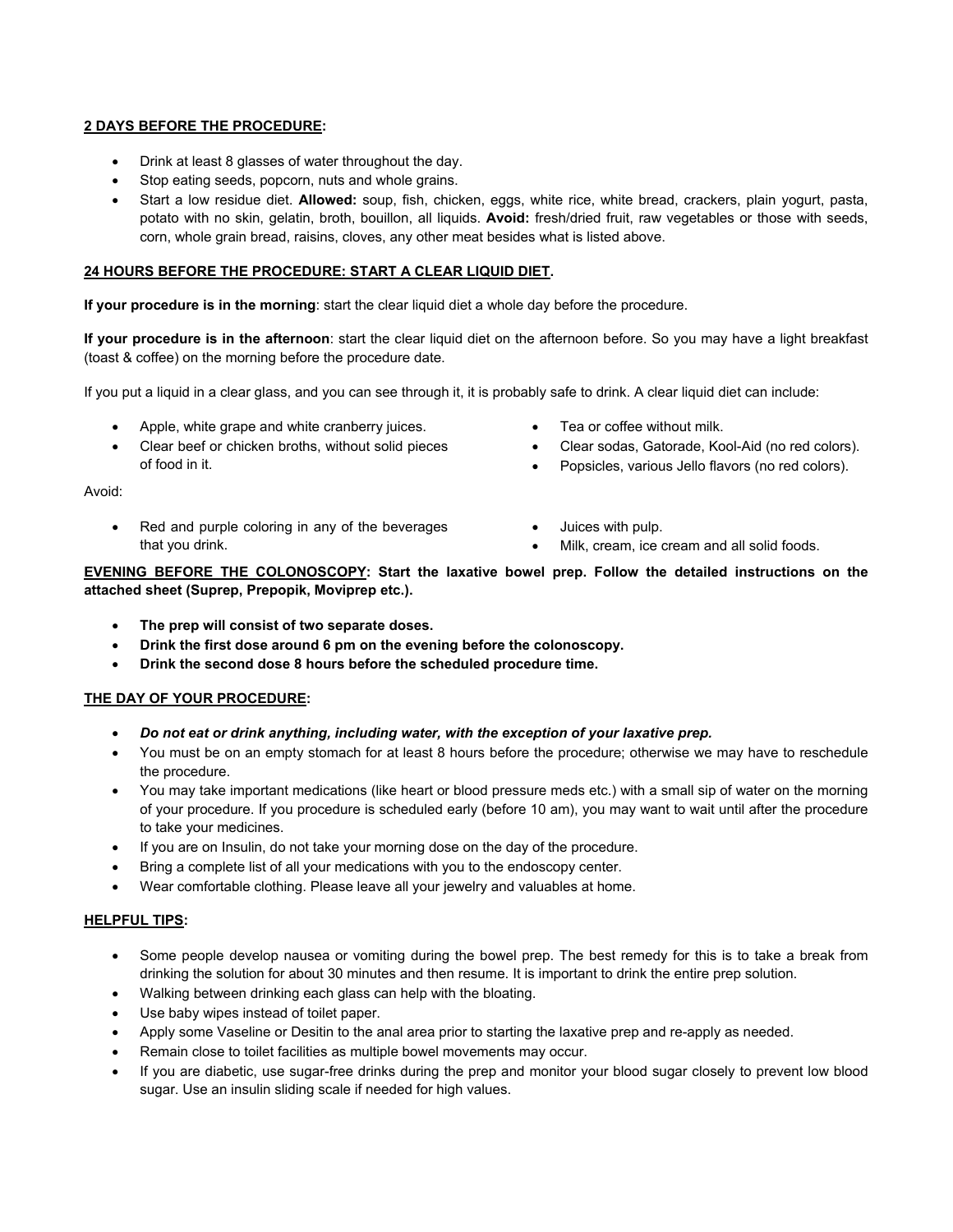## **General Colonoscopy Information**

**COLONOSCOPY:** It is an endoscopic procedure performed on a clean, prepared colon using a flexible scope with fiber optics to visualize the entire colon (also known as the large intestine) and possibly the last part of the small intestine. It is often performed for colon cancer screening. It also allows for treatment such as removal of polyps, biopsies of unusual areas or control of bleeding.

**LENGTH OF PROCEDURE:** The procedure usually lasts from 20-30 minutes but can take longer if polyps are present, if the colon is excessively long or twisted, or if excessive scar tissue exists. The extent of time required from check-in to check-out is approximately 3 to 4 hours.

**AWARENESS DURING THE PROCEDURE:** The procedure is usually done with either moderate "conscious" sedation (where you are comfortable during the exam, may fall asleep but are easily aroused) or with MAC (Monitored Anesthesia Care, using medications such as Propofol). Which one used depends on a variety of issues including your medical history and past experience with anesthesia. You may experience some cramping or "gassiness" during the procedure or after. If you have had prior problems with anesthesia, please let my office know immediately.

**PREPARATION:** Please follow the attached instruction sheets. Sometimes, depending on your other health problems and symptoms, your consult visit can be done at the time of the procedure to save you time. If you have any significant symptoms or medical problems, please schedule an office consultation prior to your procedure.

**AFTER THE PROCEDURE:** You cannot drive home after the procedure due to the IV sedation and you should not drive that day. You should take the rest of the day off and not operate any machinery, go to work or sign any legal documents for the rest of the day. It is preferable that someone stay with you until the following morning. You should be able to return to work the following morning.

**COMPLICATIONS:** Complications are rare, and can include (but are not limited to) bleeding, infection, pain, missed lesions, respiratory distress or bowel perforation. If one does occur, it will be treated appropriately and may require hospitalization, medication, additional procedure(s), blood transfusion or surgery. Please contact my office immediately if you experience any of the following:

- Temperature of 101 F degrees or higher at any time within 72 hours after the procedure.
- Blood from the rectum of greater than one teaspoon.
- Severe abdominal pain or vomiting.
- Any other symptoms that may concern you.

**ALTERNATIVES:** Alternative methods for colon cancer screening include sigmoidoscopy (only looks at the left side / lower part of the colon), barium enema (radiology study), 3-D virtual colonoscopy (not yet approved as a screening tool and usually not covered by insurance), and stool hemoccult testing. Please make an appointment in the office if you would like to discuss the alternatives further.

**RESULTS & FOLLOW-UP:** Procedure results will be given both verbally and in written form right after the procedure. They will be discussed with you and anyone waiting for you (if you allow). Pathology results will be mailed to you within a few weeks. We will contact you by phone if anything needs immediate follow-up. If you have not received your pathology results by 2 weeks, please contact the office for results. Follow-up office appointments will be made based on procedure findings. The timing of your next recommended colonoscopy is usually based on family history, findings at the time of colonoscopy, pathology results or other risk factors.

**INSURANCE:** Colonoscopies are usually covered by insurance companies. You may still be responsible for a deductible or a co-payment. While my office will generally pre-certify your procedure, IT IS YOUR RESPONSIBILITY TO CALL YOUR INSURANCE COMPANY TO VERIFY YOUR BENEFITS FOR THIS PROCEDURE. Medicare does not require precertification.